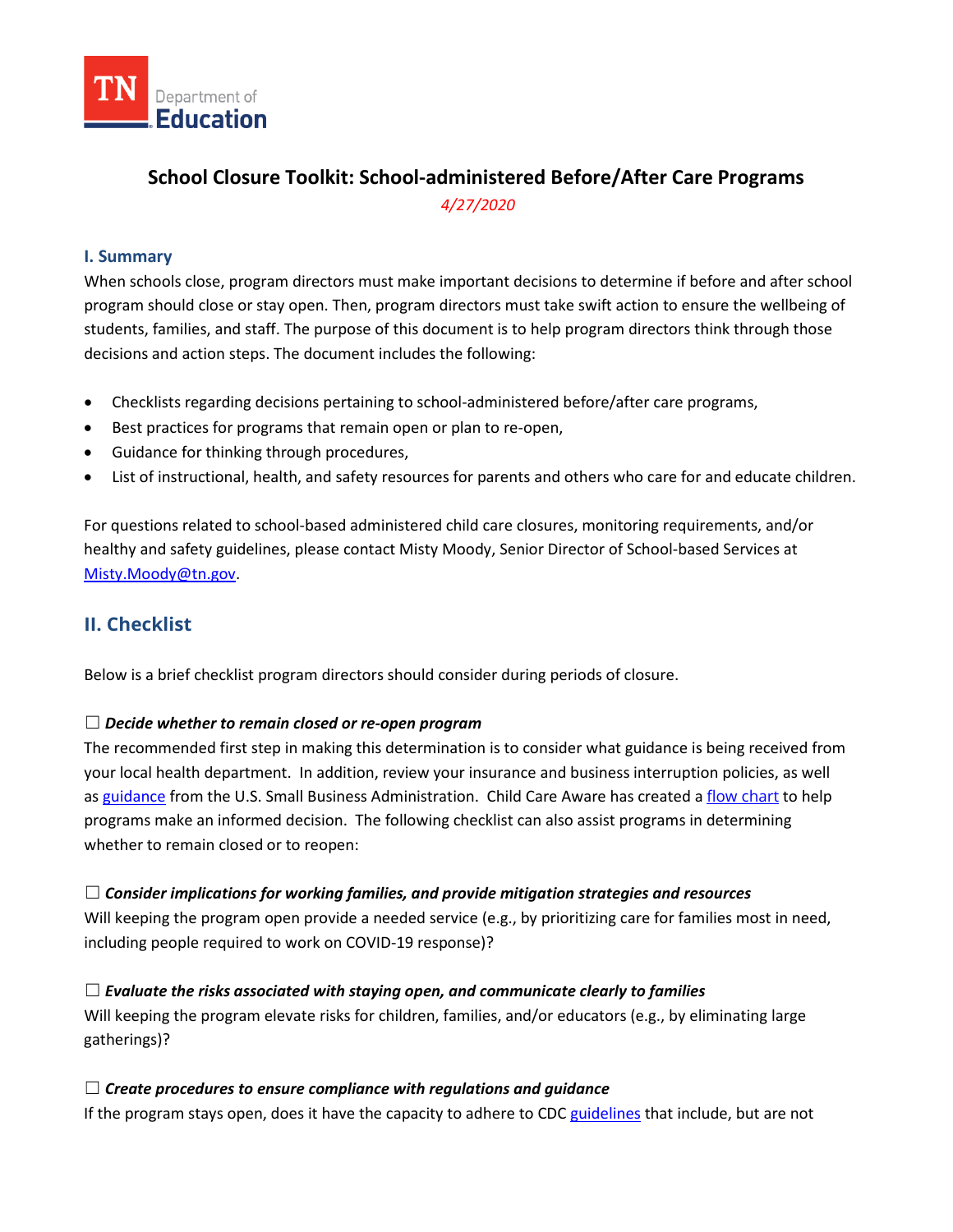#### limited to:

- o Making hand cleaning supplies readily available
- o Encouraging children and staff to stay home if sick
- o Planning for digital and distance learning where appropriate
- o Being prepared to temporarily dismiss or close schools and cancel events if cases of COVID-19 arise, which includes short-term dismissal for cleaning and contact tracing if you have a case and longer dismissals if you have substantial spread in your area
- o Planning ways to continue children services such as meal programs
- o Planning for staff, visitors, and children to [wear masks.](https://www.cdc.gov/coronavirus/2019-ncov/prevent-getting-sick/diy-cloth-face-coverings.html)

## **If there is any changes to your regular programming, please:**

## ☐ *Notify the TDOE*

When closures are necessary, notify Misty Moody, Senior Director of School-based Support Services using the School-Administered Child Care Closure/Change [form.](https://stateoftennessee.formstack.com/forms/school_changes_or_closures_covid19) Please notify your program evaluator and/or Misty Moody with your plans of re-opening.

## ☐ *Communicate closures to staff and families*

- Plans for handling tuition
- Date when the closure will begin and the anticipated date for re-opening
- Processes for ongoing communication, including when and how families can expect updates
- Any logistical considerations (e.g., families who need to pick up essential belongings left in the building)
- Plans for meals and feeding programs or notification of local community-based feeding programs [https://schoolmealfinder.hoonuit.com/?filter\\_state=tn.](https://schoolmealfinder.hoonuit.com/?filter_state=tn)
- Provide families with suggested home activities and resources to support continuity of learning. Suggested resources can also be found and shared from the department website at the following link: [https://www.tn.gov/education/health-and-safety/update-on-coronavirus.html.](https://www.tn.gov/education/health-and-safety/update-on-coronavirus.html)

## ☐ *Communications for staff should include:*

- Plans for handling compensation/payroll
- (If applicable) Opportunities for taking on work tasks not related to childcare\*
- (If staff are working offsite and receiving compensation during the closure) How staff should spend their time when schools are closed\*
- (If applicable) Resources for unemployment [https://www.tn.gov/workforce/unemployment.html,](https://www.tn.gov/workforce/unemployment.html) including [COBRA](https://www.healthcare.gov/unemployed/cobra-coverage/) coverage
- Processes for ongoing communication, including when and how they can expect updates

\*The *[Staffing](https://www.tn.gov/content/dam/tn/education/health-&-safety/School%20Closure%20Toolkit%20-%20Staffing%20(4).pdf)* school closure toolkit contains ideas for alternative work tasks for hourly staff, as well as resources for supporting employees who are working from home.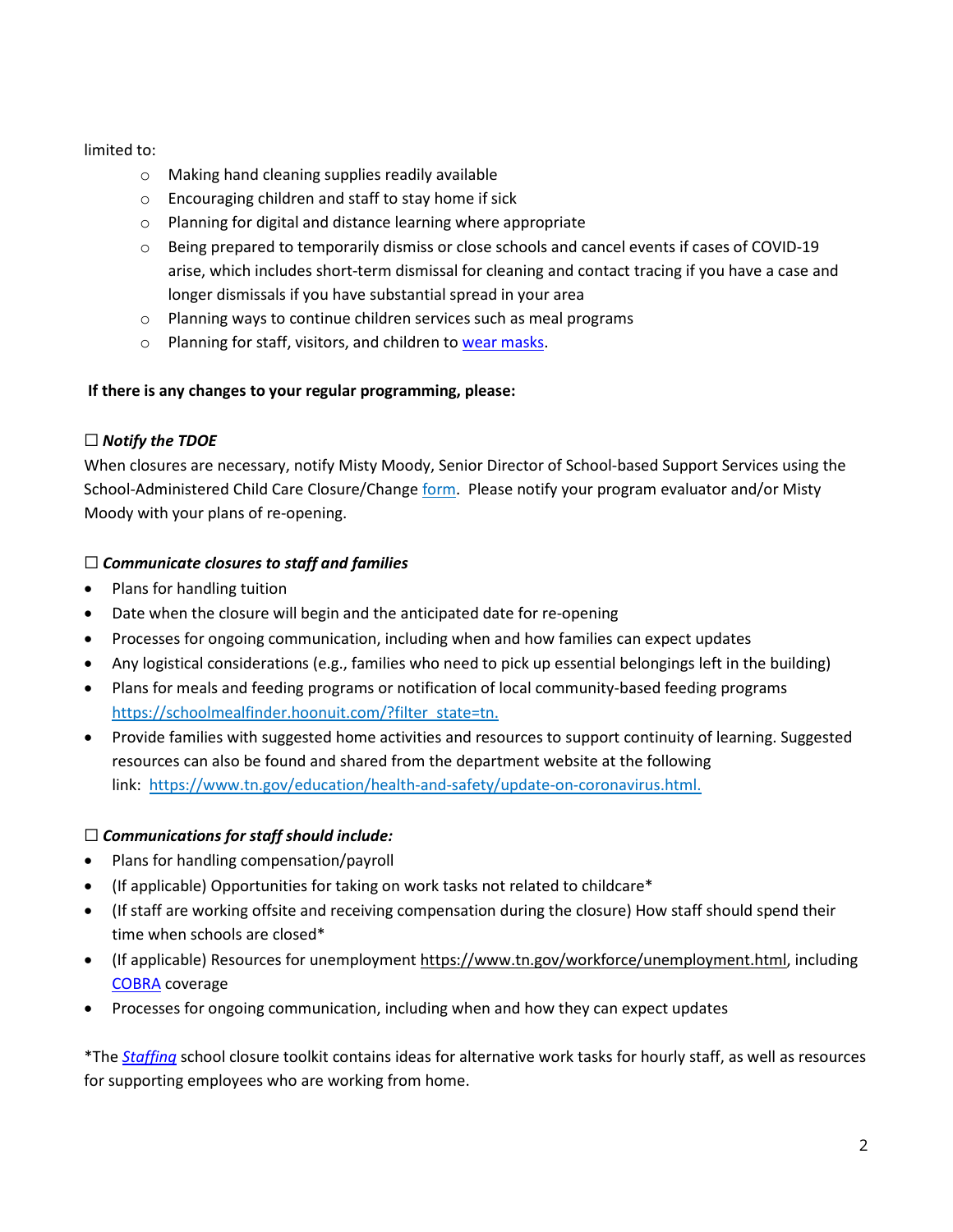#### **In the event that the program stays open or re-opens:**

#### ☐ *Create an operations plan* (*see, "Recommended Schedules and Procedures," below*)

- Any changes to staffing, including increasing or decreasing capacity
- Any changes to policies around who the program will serve (e.g., currently enrolled families, additional families in need of childcare during the closure)
- Any changes to schedules (e.g., open fewer/more days)
- Any changes to procedures (e.g., drop off and pick up procedures, reducing crowds and close contact)
- Plans for maintaining a safe and sanitized space in accordance with CDC [guidelines](https://www.cdc.gov/coronavirus/2019-ncov/community/schools-childcare/index.html)

#### ☐ *Communicate updates to staff and families*

- Urging families to stay home when possible
- Key information from the operations plan (*see checklist item above*), including any changes to enrollment, schedules, or procedures that affect them, as well as plans for maintaining a safe and sanitized space
- Processes for ongoing communication, including when and how families can expect updates

## **III. Best Practices**

#### **Sanitization**

- Ensure all staff and children [wash their hands](https://www.cdc.gov/handwashing/when-how-handwashing.html) with soap and water for at least 20 seconds frequently (once per hour) throughout the day, before and after meals, and after using the restroom
- Encourage staff and children to cover their cough or sneeze with a tissue, throw the tissue away, and wash their hands
- Clean frequently touched surfaces, ideally every 30 minutes, but at least 1–2 times during the day; see the CDC's disinfectio[n guidelines.](https://www.cdc.gov/coronavirus/2019-ncov/community/organizations/cleaning-disinfection.html) Surfaces that should be cleaned regularly include the following:
	- $\circ$  Toys: For toys that a child might place in their mouth, use 1 part vinegar to 3 parts water. Wipe down toys and allow to air dry.
	- $\circ$  Nap mat covers and blankets: Change daily and launder according to CDC disinfection guidelines
	- $\circ$  Tabletops and hard surfaces: Use a solution of 1 part bleach to 3 parts water. Clean before and after every meal and activities.
	- o [Hand sanitizers](https://www.cdc.gov/handwashing/hand-sanitizer-use.html) should not replace soap and water.

\*Track expenditures and keep all receipts for cleaning supplies and other expenses related to COVID-19 in the event funds become available to support these costs.

## **Food Preparation**

The Food and Drug Administratio[n recommends](https://www.fda.gov/food/food-safety-during-emergencies/food-safety-and-coronavirus-disease-2019-covid-19) the following safety measures during food preparation:

- Wash hands for a minimum of 20 seconds, especially after going to the bathroom, before eating, and after blowing your nose, coughing, or sneezing. If soap and water is not available, use an alcohol-based hand sanitizer with at least 60% alcohol.
- Avoid working with unwrapped or exposed food.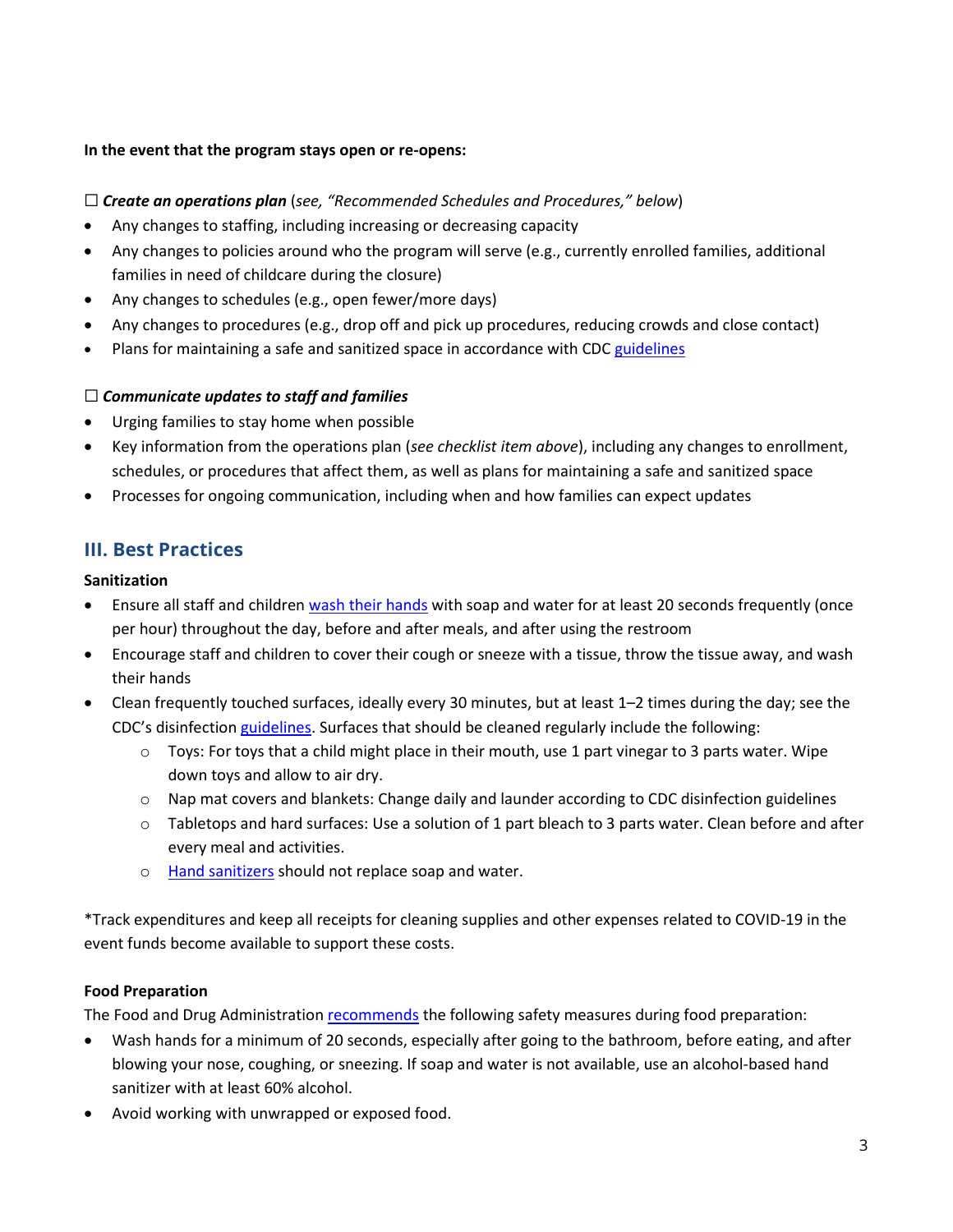- Avoid touching your eyes, nose, and mouth.
- Use gloves to avoid direct bare hand contact with ready-to-eat foods.
- Clean and sanitize counters and condiment containers often.

## **Social Distancing**

- Avoid large gatherings ten (10) or more people and practice social distancing of 6 feet apart
- Cancel field trips and consider virtual field trip opportunities:
	- o Virtual Farm Tour:<https://www.youtube.com/watch?v=y-FQsNH0fXI>
	- o San Diego Zoo:<https://kids.sandiegozoo.org/videos>
	- o Georgia Aquarium:<https://www.georgiaaquarium.org/webcam/ocean-voyager/>
	- o The Smithsonian:<https://www.si.edu/>
	- o The Grand Old Opry[: https://www.opry.com/](https://www.opry.com/)
- Limit child grouping by, for example, staggering lunch times or having children eat in individual classrooms
- Limit visitors as much as possible

## **Monitoring**

- Check the temperature of children, staff, and visitors upon arrival using a thermometer that does not touch the skin
- If a child exhibits symptoms of illness, immediately quarantine the child and request immediate pick-up
- If a staff member exhibits signs of illness, send them home immediately

## **Communication**

When communicating with families and staff, include the information from the communication checklist above.

- Urge staff to stay home when sick and [high-risk](https://www.cdc.gov/coronavirus/2019-ncov/specific-groups/high-risk-complications.html) staff members to stay home
- Urge families to stay home whenever possible
- Post [symptoms](https://www.cdc.gov/coronavirus/2019-ncov/downloads/COVID19-symptoms.pdf) of COVID-19 around the building
- Follow Chapter 0520-12-01, Standards for School-administered Child Care rules concerning notifying the CDC as well as family and staff if someone comes into contact or tests positive for COVID-19.

## **IV. Recommended Schedules and Procedures**

## **Certified Capacity**

During this period of school closure, school-administered childcare programs will be allowed to exceed their current certified capacity (located on their certificate) to provide childcare for families in need, such as healthcare workers engaged in COVID-19 response. This temporary allowance will be in place from March through May 2020.

If programs decide to increase capacity, they will be required to follow the relaxed ratio and maximum group size charts below: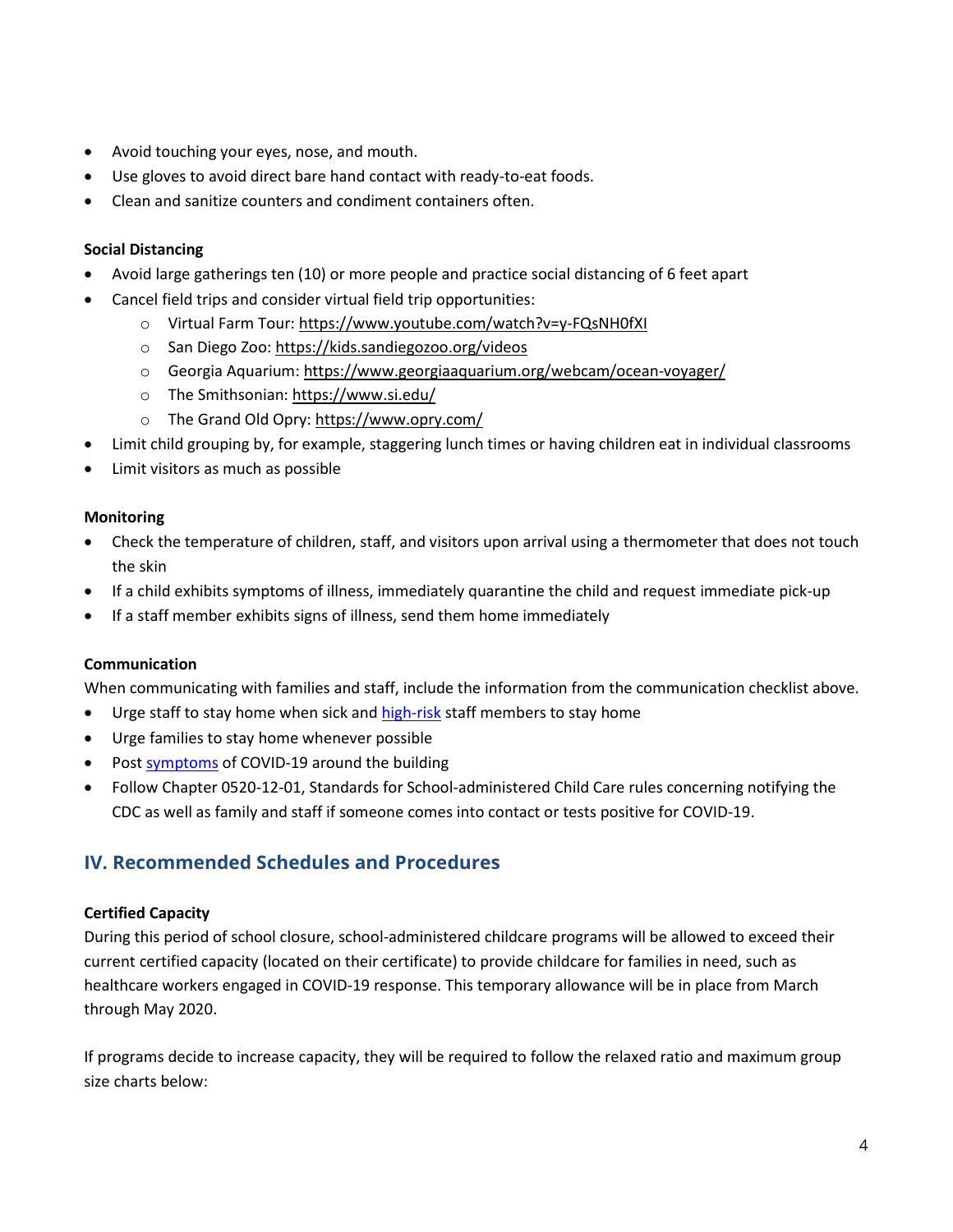## *Minimum Child-to-Staff Ratios (March–May 2020)*

| Ages of Children | Ratio |
|------------------|-------|
| 3 years          | 16:1  |
| 4                | 18:1  |
| כ                | 24:1  |
| 6 and up         | 29:1  |

#### *Maximum Group Sizes (March–May 2020)*

| <b>Ages of Children</b> | <b>Maximum Group Size</b> |
|-------------------------|---------------------------|
|                         | 33                        |
| $\Lambda$               | 37                        |
| $5 - 6 +$               | No maximum                |

#### **Background Checks**

For non-Child Care Development Block Grant (CCDBG) programs: If additional staff members are required, directors will need to complete an abbreviated background check for each adult needed. The background check should include a review of public records and a copy of the prospective staff member's driver's license.

If you are a **CCDBG programs** and have not completed the necessary back ground checks listed in your contract with DHS, you will need to fulfill this requirement ASAP to ensure there isn't a disruption of funding.

## **Recommendations**

Below are some recommendations for programs that remain open:

- Identify ways to serve high-need families and encourage others to keep their children at home
- Consider relaxing tuition costs and timelines for families that do keep their children at home
- Address the questions in the template below when developing an operations plan for the program:

| Lланныс.         |                            |                                                                   |
|------------------|----------------------------|-------------------------------------------------------------------|
| <b>Procedure</b> | <b>Adjustments</b>         | <b>Next Steps</b>                                                 |
| Drop off by      | Have parents/guardians     | Establish drop-off location at the entrance; include<br>$\bullet$ |
| parent/guardian  | drop off their children at | sign-in sheet and posted signage for parents                      |
|                  | the entrance instead of    | Assign staff member(s) to drop-off duty<br>٠                      |
|                  | going to the classroom     | Communicate the new procedure with families via<br>$\bullet$      |
|                  |                            | listserv by [date]                                                |

#### **Example:**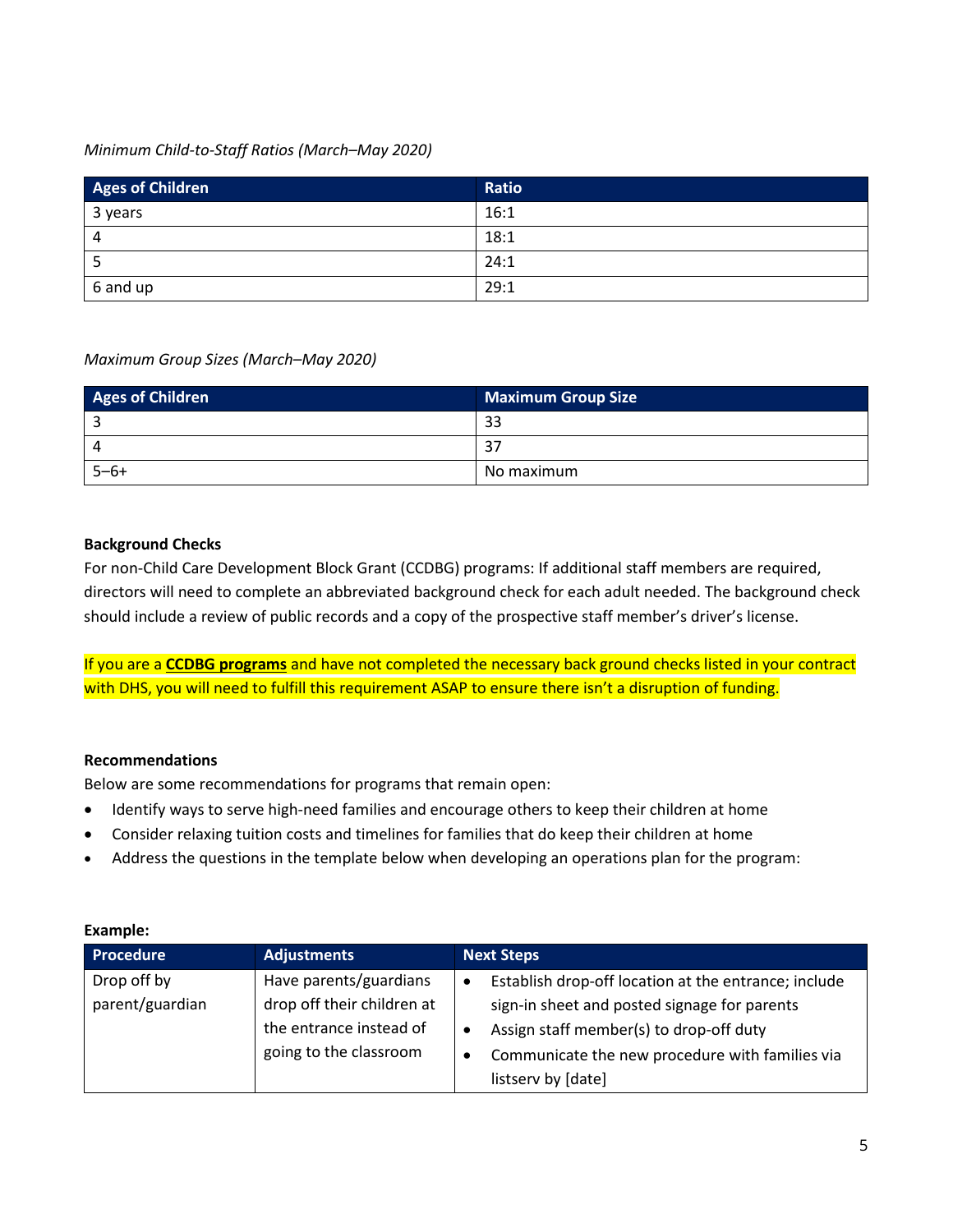#### **Template:**

| <b>Procedure</b>      | <b>Adjustments</b>       | <b>Next Steps</b>                                           |
|-----------------------|--------------------------|-------------------------------------------------------------|
| Drop off by           |                          |                                                             |
| parent/guardian       |                          |                                                             |
| Check in process*     |                          | *Include steps for checking children and staff for signs of |
|                       |                          | illness when then arrive                                    |
| <b>Breakfast</b>      |                          |                                                             |
| Morning routine       |                          |                                                             |
| Cleaning procedures   |                          |                                                             |
| and rotations         |                          |                                                             |
| Centers (cleaning,    |                          |                                                             |
| social distancing)    |                          |                                                             |
| Class activities      |                          |                                                             |
| Snack time            |                          |                                                             |
| Nap time              |                          |                                                             |
| Food preparation      |                          |                                                             |
| Lunch                 |                          |                                                             |
| Playground (cleaning, |                          |                                                             |
| social isolation)     |                          |                                                             |
| Pick up by            |                          |                                                             |
| parent/guardian       |                          |                                                             |
| Field trips*          | *Note: It is recommended |                                                             |
|                       | that field trips be      |                                                             |
|                       | cancelled                |                                                             |

## **V. Resource List**

Below are several resources for parents and others who care for young children to facilitate ongoing learning during the closure period.

## **COVID-19 Resources for Children and Families**

- National Child Traumatic Stress Network: [https://www.nctsn.org/sites/default/files/resources/fact-sheet/outbreak\\_factsheet\\_1.pdf](https://www.nctsn.org/sites/default/files/resources/fact-sheet/outbreak_factsheet_1.pdf)
- NPR—Just for kids: A comic exploring the new coronavirus: [https://www.npr.org/sections/goatsandsoda/2020/02/28/809580453/just-for-kids-a](https://www.npr.org/sections/goatsandsoda/2020/02/28/809580453/just-for-kids-a-comic-exploring-the-new-coronavirus)[comic-exploring-the-new-coronavirus](https://www.npr.org/sections/goatsandsoda/2020/02/28/809580453/just-for-kids-a-comic-exploring-the-new-coronavirus)
- National Association of School Psychologists: Talking to children about COVID-19 (available in multiple languages): [https://www.nasponline.org/resources-and](https://www.nasponline.org/resources-and-publications/resources-and-podcasts/school-climate-safety-and-crisis/health-crisis-resources/talking-to-children-about-covid-19-(coronavirus)-a-parent-resource)[publications/resources-and-podcasts/school-climate-safety-and-crisis/health-crisis-](https://www.nasponline.org/resources-and-publications/resources-and-podcasts/school-climate-safety-and-crisis/health-crisis-resources/talking-to-children-about-covid-19-(coronavirus)-a-parent-resource)